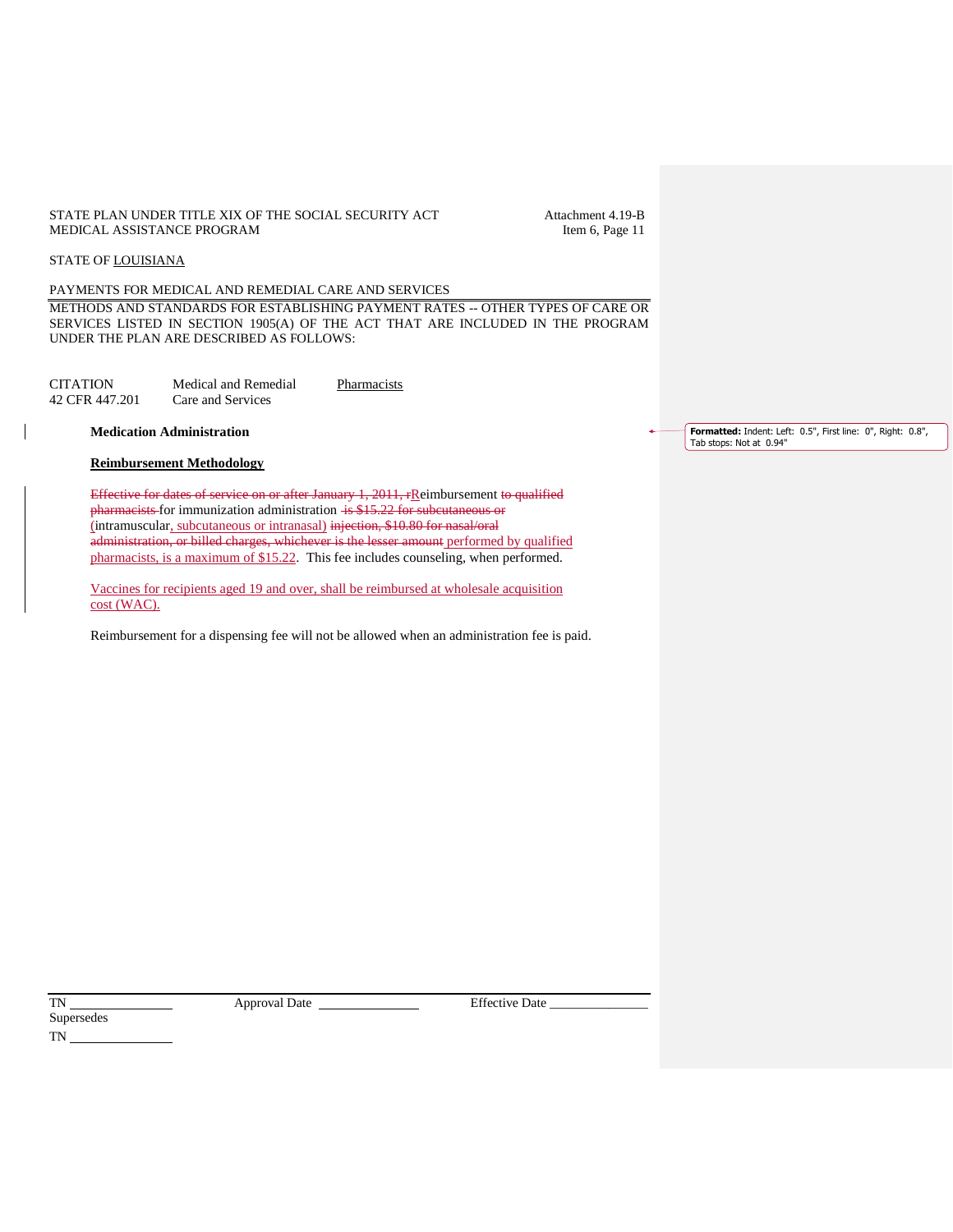# STATE OF LOUISIANA

### AMOUNT, DURATION AND SCOPE OF MEDICAL AND REMEDIAL CARE AND SERVICES PROVIDED LIMITATIONS ON THE AMOUNT, DURATION, AND SCOPE OF CERTAIN ITEMS OF PROVIDED MEDICAL AND REMEDIAL CARE AND SERVICES DESCRIBED AS FOLLOWS:

**CITATION** 42 CFR 440.60 Medical and Remedial Care and Services.

5. Pharmacists

### **Medication Administration**

The Department shall provide coverage for administration of the influenza vaccines by a qualified pharmacist when:

- a. the pharmacist has been credentialed by the Louisiana Board of Pharmacy to administer medications; and
- b. the pharmacist is Medicaid enrolled.